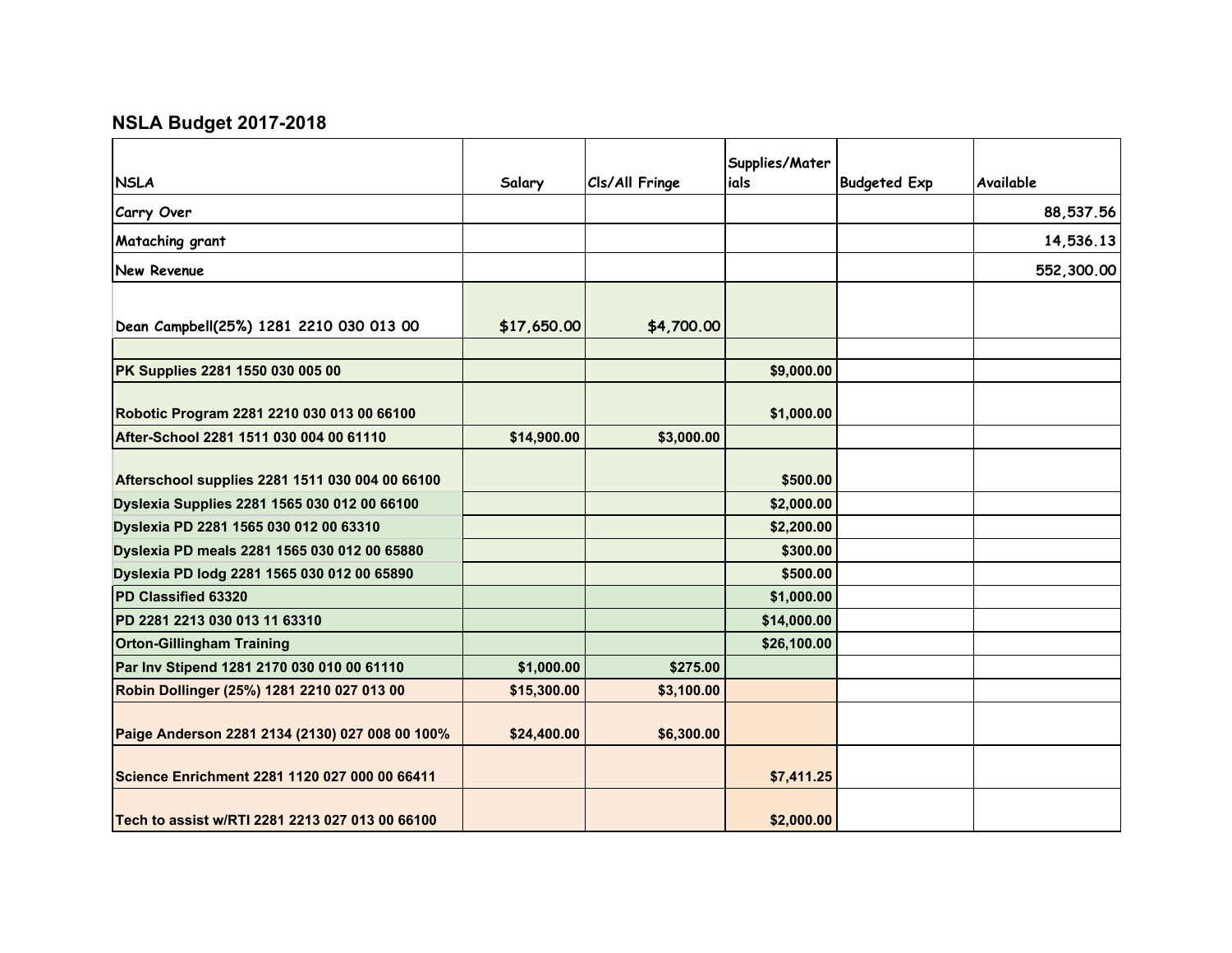| Robotic Program 2281 2210 027 013 00 66100       |             |            | \$1,000.00  |  |
|--------------------------------------------------|-------------|------------|-------------|--|
| After School 2281 1511 027 004 00 61110          | \$14,400.00 | \$3,900.00 |             |  |
| AS Supp 2281 1511 027 004 00 66100               |             |            | \$1,500.00  |  |
|                                                  |             |            |             |  |
| Science Enrichment 2281 1120 027 000 00 66100    |             |            | \$1,000.00  |  |
| 2281 2210 027 013 000 66100 lit lab              |             |            | \$3,000.00  |  |
| PD 2281 2213 027 013 00 63310/63320              |             |            | \$14,000.00 |  |
| 2281 2213 027 013 00 63320                       |             |            | \$1,000.00  |  |
| Par Inv Stipend 1281 2170 027 010 00 61110       | \$1,000.00  | \$275.00   |             |  |
|                                                  |             |            |             |  |
|                                                  |             |            |             |  |
| Rosalynd Kelleybrew (50%) 1281 2210 028 013 00   | \$34,300.00 | \$8,300.00 |             |  |
| Robotic Program 2281 2210 028 013 00 66100       |             |            | \$2,000.00  |  |
| After School 2281 1511 028 004 00 61110          | \$4,800.00  | \$1,300.00 |             |  |
|                                                  |             |            | \$1,000.00  |  |
| AS supp 2281 1511 027 004 00 66100               |             |            |             |  |
| Materials 2281 2210 028 013 000 66100            |             |            | \$4,000.00  |  |
| Par Inv Stipend 1281 2170 028 010 00 61110       | \$1,000.00  | \$275.00   |             |  |
| PD 2281 2213 028 013 00 63310                    |             |            | \$15,000.00 |  |
| 2281 2213 028 013 00 63320                       |             |            | \$1,000.00  |  |
|                                                  |             |            |             |  |
| Michael Strother (25%) 1281 2210 029 013 00      | \$15,600.00 | \$4,400.00 |             |  |
| Raegan Ellen (50%) 1281 2120 029 008 00          | \$23,100.00 | \$4,950.00 |             |  |
|                                                  |             |            |             |  |
| Lydia Williams (75%) 2281 2134 (2130) 029 008 00 | \$27,900.00 | \$5,850.00 |             |  |
| Parental 1281 2170 029 010 00                    |             |            | \$1,500.00  |  |
|                                                  |             |            |             |  |
| classroom libraries 2281 2210 029 013 00 66100   |             |            | \$3,250.00  |  |
| Tech to assist w/ELA 2281 2213 029 013 00 66100  |             |            | \$1,500.00  |  |